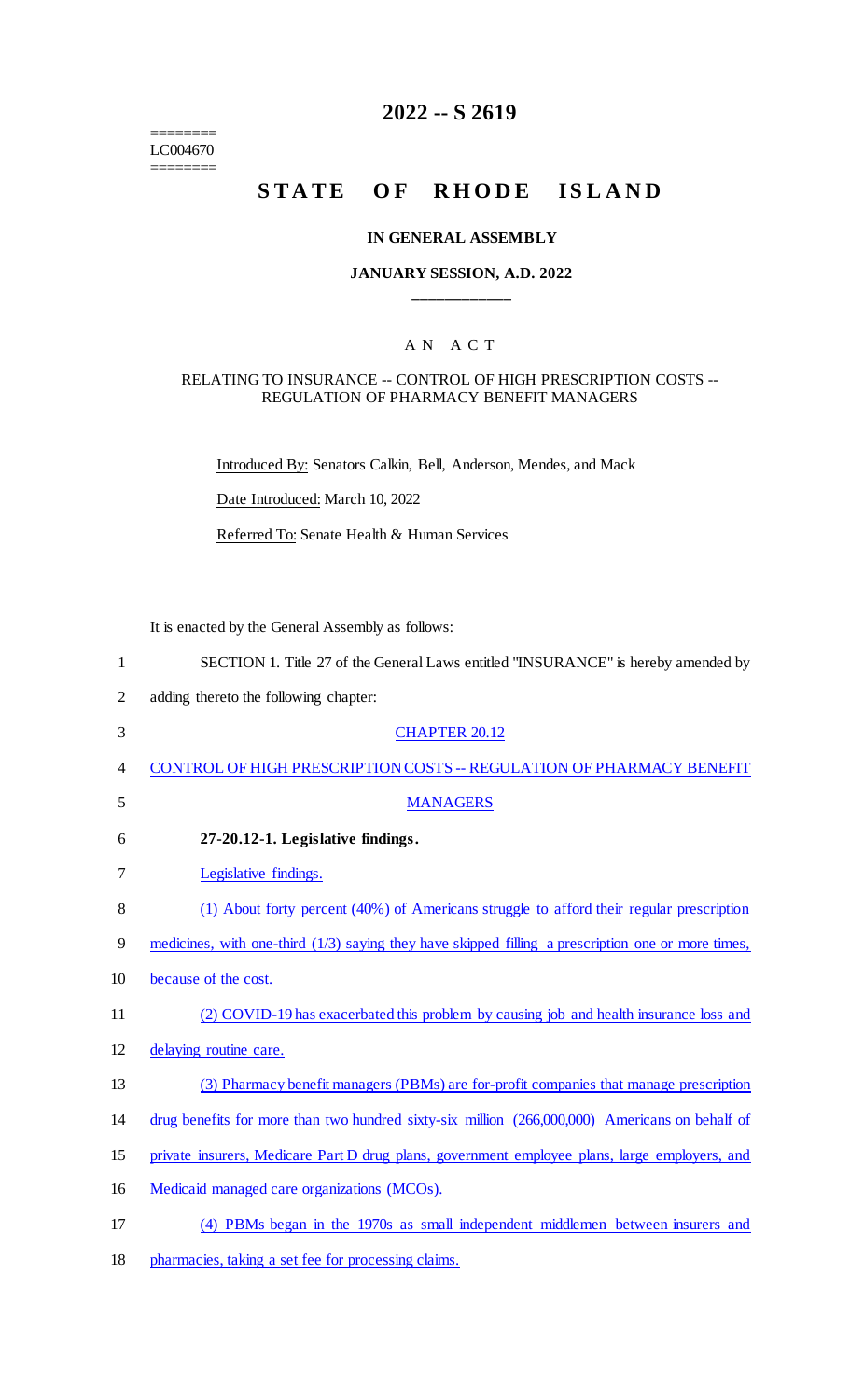(5) Today, three (3) PBMs control eighty percent (80%) of the market and are part of large vertically integrated conglomerates that include health insurance companies and pharmacies: (i) CVS Caremark – thirty-two percent (32%) market share – parent company: CVS (Aetna) (ii) Express Scripts – twenty-four percent (24%) market share – parent company: Cigna (iii) OptumRx – twenty-one percent (21%) market share – parent company: UnitedHealth (6) Revenues of top PBM conglomerates exceed those of top pharmaceutical manufacturers 8 and PBM conglomerates such as CVS, United Health Group and Cigna are ranked fourth, fifth and thirteenth, respectively, on the Fortune 500 list ranking largest corporations by revenue. (7) PBMs drive revenues for their parent companies, e.g., CVS Health's Pharmacy Services (PBM) segment will make forty-six percent (46%) of three hundred twenty-four billion dollars (\$324,000,000,000) in 2021 revenues for the company and remains key to its revenue growth. (8) PBMs harm consumers and taxpayers because: (i) PBMs have a conflict of interest and put drugs on formularies to get higher legal 15 kickbacks ("rebates") from drug manufacturers rather than choose the most effective or affordable drugs for consumers. (ii) Drug manufacturers cover PBM rebates by raising list prices for drugs and rebates – 18 adding an estimated thirty cents (\$0.30) per dollar to the price consumers pay for prescriptions. 19 (iii) Maximum allowable cost ("MAC") prices are the upper limits that a PBM will pay a pharmacy for generic drugs and brand name drugs that have generic versions available (multi- source brands). PBMs use arbitrary and opaque MAC pricing to charge insurers (including state 22 Medicaid) more than what they reimburse pharmacies and are allowed to pocket the difference ("the spread"). 24 (9) PBM conglomerates own retail, mail order and specialty pharmacies and work against consumer interests by: 26 (i) Setting low reimbursements for their competitors, causing local independent pharmacies to disappear. (ii) "Steering" customers to their affiliated mail order and specialty pharmacies, e.g., by requiring a higher copay if the patient obtains the drug from a non-affiliated pharmacy. 30 (iii) Not allowing pharmacists to discuss cheaper options ("gag orders"). (10) PBMs can make government oversight impossible by hiding profits in multiple ways,  $32 \quad e.g., by:$  (i) Keeping their negotiated discounts and rebates as well as maximum allowable cost (MAC) lists confidential.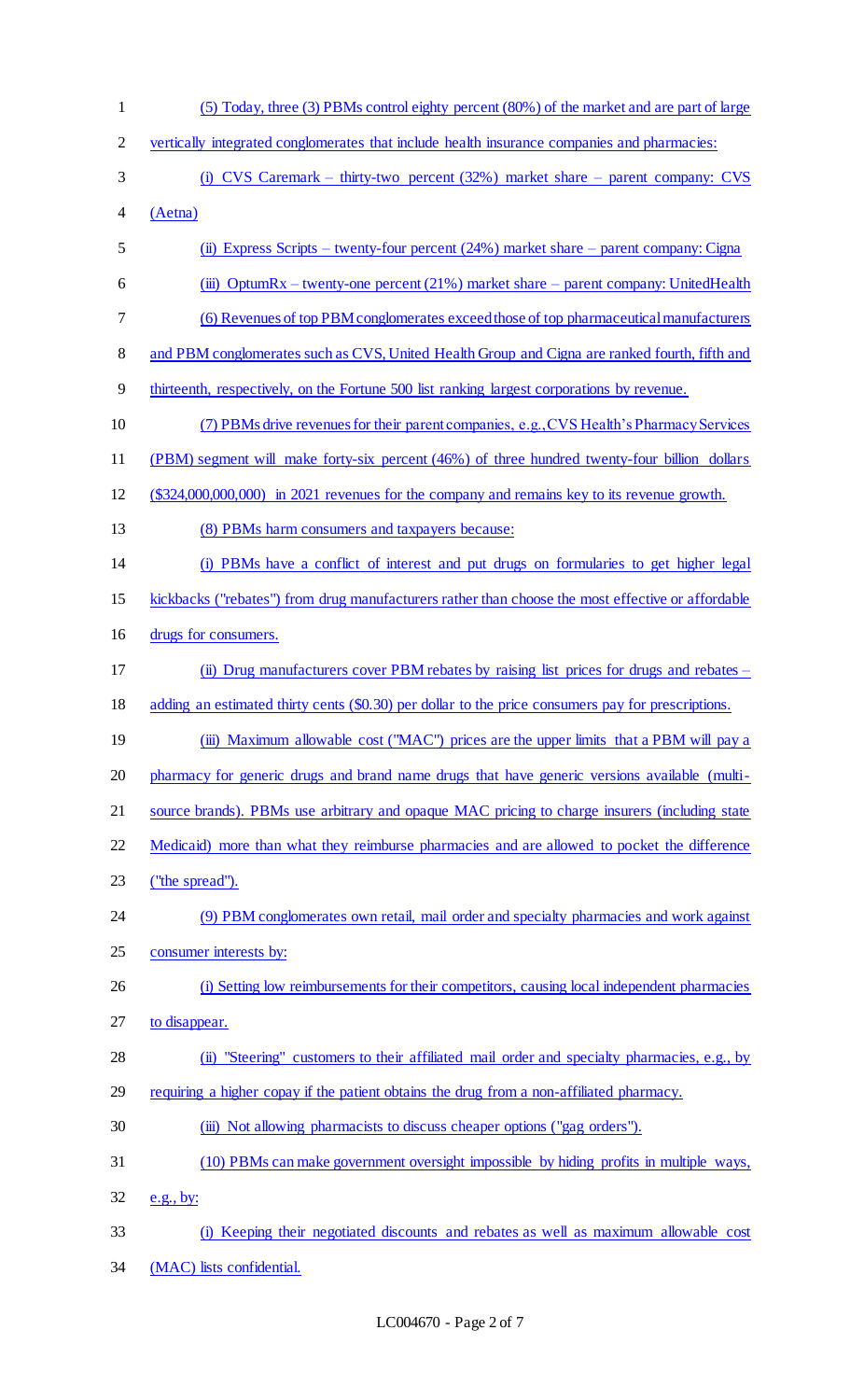| $\mathbf{1}$   | (ii) Disguising profits, e.g., as "rebate management fees" and "savings."                            |
|----------------|------------------------------------------------------------------------------------------------------|
| $\overline{2}$ | (iii) Controlling their own audits, e.g., by having the right to veto auditors, determine            |
| 3              | frequency of audits, require auditors to sign "confidentiality agreements".                          |
| 4              | (11) PBMs use "utilization management" that adversely affects clinical outcomes by                   |
| 5              | making providers spend excessive time on administrative tasks, delaying and discouraging patient     |
| 6              | care, such as:                                                                                       |
| 7              | (i) "Prior authorization," which requires patients to get third-party approval prior to getting      |
| 8              | the medicine prescribed by their health care provider.                                               |
| 9              | (ii) "Step therapy," also known as "fail-first," "sequencing," and "tiering," which requires         |
| 10             | patients to start with lower-priced medications before being approved for originally prescribed      |
| 11             | medications.                                                                                         |
| 12             | (iii) "Non-medical drug switching" which forces patients off their current therapies for no          |
| 13             | reason other than to save insurers money, including by increasing out-of-pocket costs, moving        |
| 14             | treatments to higher cost tiers, or terminating coverage of a particular drug.                       |
| 15             | (12) PBMs can profit from a federal program ("Section 340B") meant to help low-income                |
| 16             | patients by engaging in "discriminatory reimbursement," e.g., offering 340B entities lower           |
| 17             | reimbursement rates than those offered to non-340B entities.                                         |
| 18             | (13) Multiple states besides Rhode Island are aggressively regulating PBMs, e.g., Ohio,              |
| 19             | Kentucky, New York, Pennsylvania, and Virginia.                                                      |
| 20             | (i) Other states have taken actions including:                                                       |
| 21             | (A) Imposing transparency reporting requirements;                                                    |
| 22             | (B) Investigating PBMs;                                                                              |
| 23             | (C) Carving out PBMs from managing Medicaid pharmacy benefits;                                       |
| 24             | (D) Prohibiting spread pricing;                                                                      |
| 25             | (E) Restricting PBM rebates;                                                                         |
| 26             | (F) Prohibiting PBM "claw backs";                                                                    |
| 27             | (G) Restricting Section 340B reimbursements; and                                                     |
| 28             | (H) Limiting "utilization management."                                                               |
| 29             | (14) A recent Supreme Court case, Rutledge v. PCMA, supports states taking more actions              |
| 30             | to regulate PBMs.                                                                                    |
| 31             | (15) Rhode Island policymakers have essentially ignored PBMs and their effects on the                |
| 32             | cost of prescription drugs, see, e.g., office of health insurance commissioner and Rhode Island cost |
| 33             | trends project health care cost analyses.                                                            |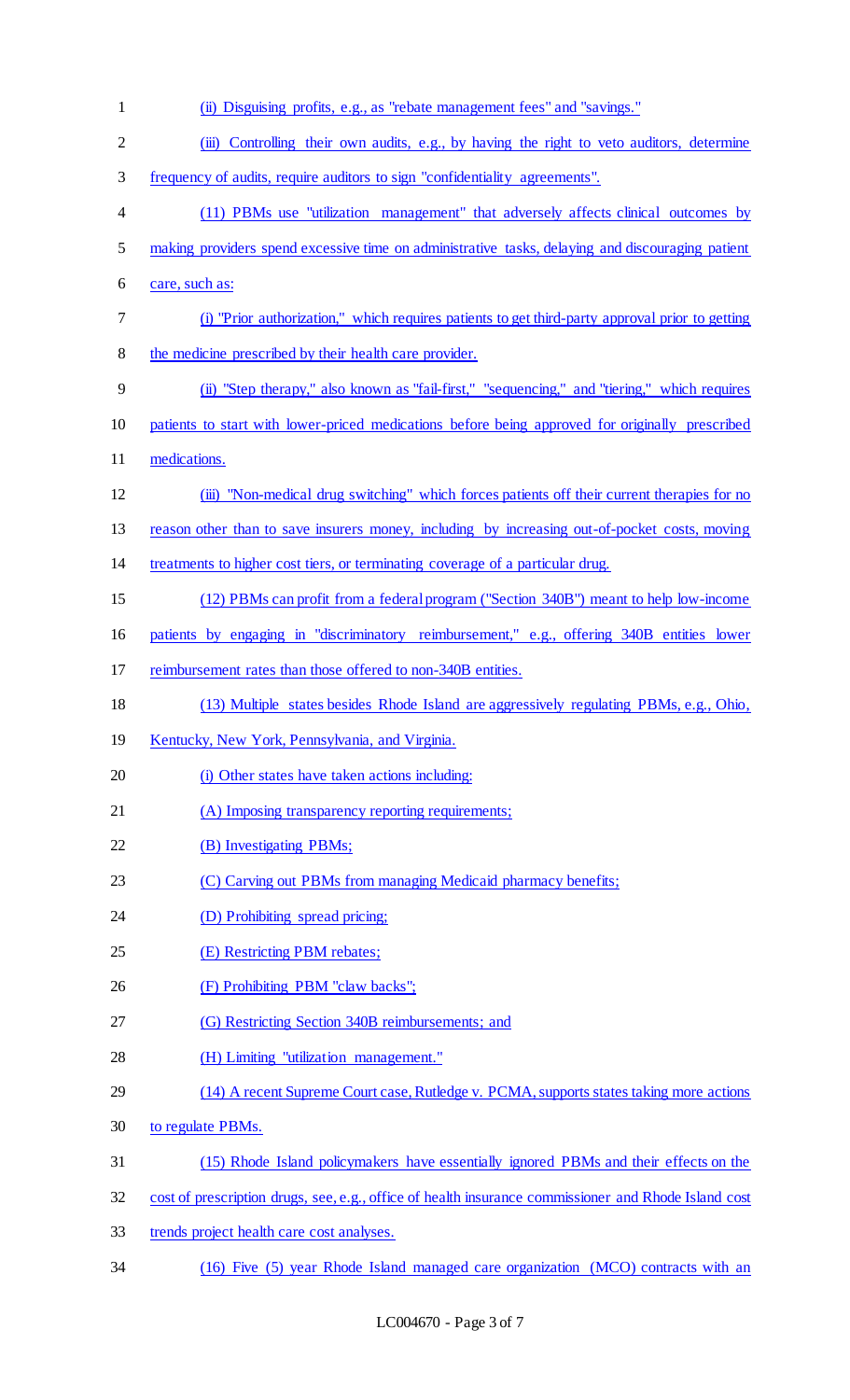2 to expire and be renewed in April 2022, and are missing PBM oversight and restrictions, e.g., they do not require PBMs to identify their spread pricing profits; they do not make all statutory limits 4 on prior authorizations also apply to Medicaid managed care PBMs; etc. **27-20.12-2. Legislative intent.** The intent of this legislation is to: (1) Ensure PBMs provide sufficient information to the state to allow accurate analyses of PBM costs and benefits for Rhode Island consumers and taxpayers. (2) Restrict PBM practices that lead to overcharging, including, "spread pricing," "claw backs," "pharmacy steering," discriminatory reimbursements, manufacturer rebates, and Section 340B discriminatory practices. (3) Restrict PBM and affiliated companies from imposing harmful utilization management practices on patients including, prior authorization, step therapy and non-medical drug switching. (4) Establish enforcement procedures and penalties to ensure consumer and taxpayer protection and PBM compliance with this chapter. **27-20.12-3. Implementation.** (1) PBMs shall provide state authorities and the general public information on a quarterly or more frequent basis that permits an accurate determination of the costs and benefits of PBMs for 19 Rhode Island taxpayers and consumers. (2) The executive office of health and human services (EOHHS) shall carve out PBMs from Medicaid Managed Care Organization (MCO) contracts set to renew in April 2022. (3) PBMs shall cease activities that result in "spread pricing" profits, including creating multiple maximum acquisition cost (MAC) lists that list higher prices for insurer to PBM 24 reimbursements and lower prices for PBM to pharmacy reimbursements for the same drug. (4) PBMs shall implement administrative-fee only compensation, i.e., a set per-member-26 per-month (PMPM) fee that is the sole compensation for services performed. (5) PBMs shall implement pharmacy pass-through pricing. For covered claims paid by PBMs, the payers shall reimburse the PBM an amount equal to the actual amount the PBM pays to 29 the dispensing pharmacy, including any contracted dispensing fee. In no event shall payers owe the PBM more than the amount the PBM paid to the dispensing pharmacy, including any contracted dispensing fee. (6) PBMs shall implement one hundred percent (100%) pass-through of manufacturer- derived revenues. (7) PBMs shall pay or credit payers one hundred percent (100%) of all manufacturer-

estimated cost of one billion seven hundred million dollars (\$1,700,000,000) per year are scheduled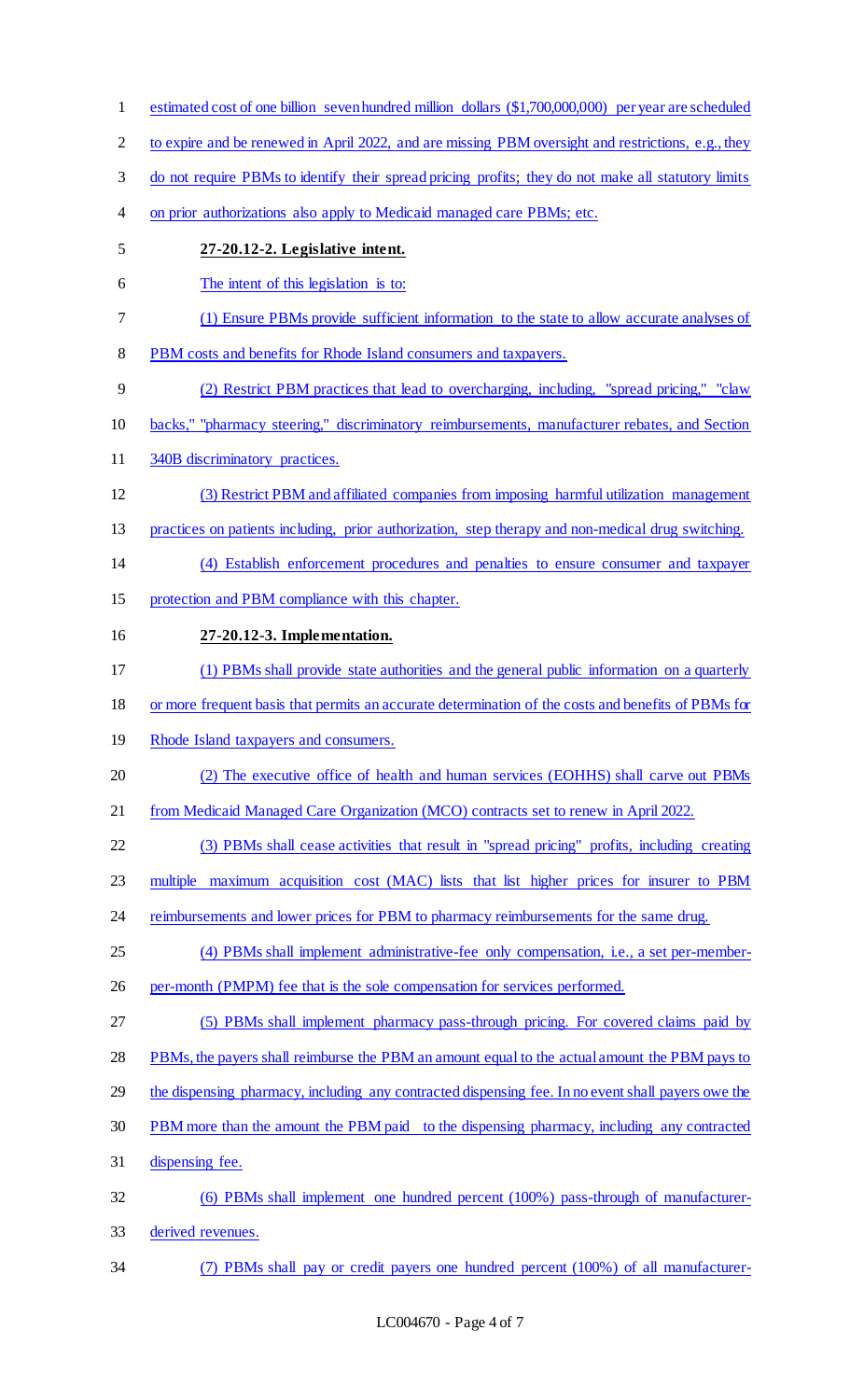- derived revenue PBMs receive, including rebates and other manufacturer revenues. (8) PBMs shall not charge payers any management or administrative fees associated with obtaining, collecting, or negotiating any manufacturer-derived revenue.
- **27-20.12-4. Definitions.**
- As used in this chapter:
- (1) "Other manufacturer revenue(s)" means, without limitation, compensation or remuneration received or recovered, directly or indirectly, from a pharmaceutical manufacturer for
- 8 administrative, educational, research, clinical program, or other services, product selection
- switching incentives, charge-back fees, market share incentives, drug pull-through programs, or
- any payment amounts related to the number of covered lives, formularies, or the PBM's
- 11 relationship with the payer.
- (2) "Rebate(s)" means all price concessions paid by a manufacturer or any other third party
- 13 to PBMs including rebates, discounts, credits, fees, manufacturer administrative fees, or other
- payments that are based on actual or estimated utilization of a covered drug or price concessions
- based on the effectiveness of a covered drug.
- **27-20.12-5. Requirements for pharmacy benefits managers.**
- PBMs shall:
- (1) Cease taking money that consumers paid pharmacies as co-pays in excess of what
- pharmacies paid to acquire a drug (i.e., taking "claw backs") and any such funds must be returned
- 20 to consumers;
- (2) Cease reimbursing affiliated pharmacies more than non-affiliated pharmacies for the
- same drugs;
- (3) Cease "pharmacy steering," i.e., steering consumers to affiliated pharmacies (including
- 24 mail order and specialty pharmacies), e.g., by requiring a higher copay if the patient obtains the
- drug from a non-affiliated pharmacy;
- (4) Prioritize benefits to consumers and not PBM or affiliated company profits in
- determining placement of drugs on formularies;
- (5) Cease profiting from a federal program ("Section 340B") meant to help low-income
- patients by engaging in "discriminatory reimbursement," e.g., offering 340B entities lower
- reimbursement rates than those offered to non-340B entities; and
- (6) Cease "utilization management" strategies that delay and discourage patient care, and
- adversely affect clinical outcomes, including, prior authorizations, step therapy and non-medical
- drug switching.
- **27-20.12-6. Compliance -- Rules and regulations.**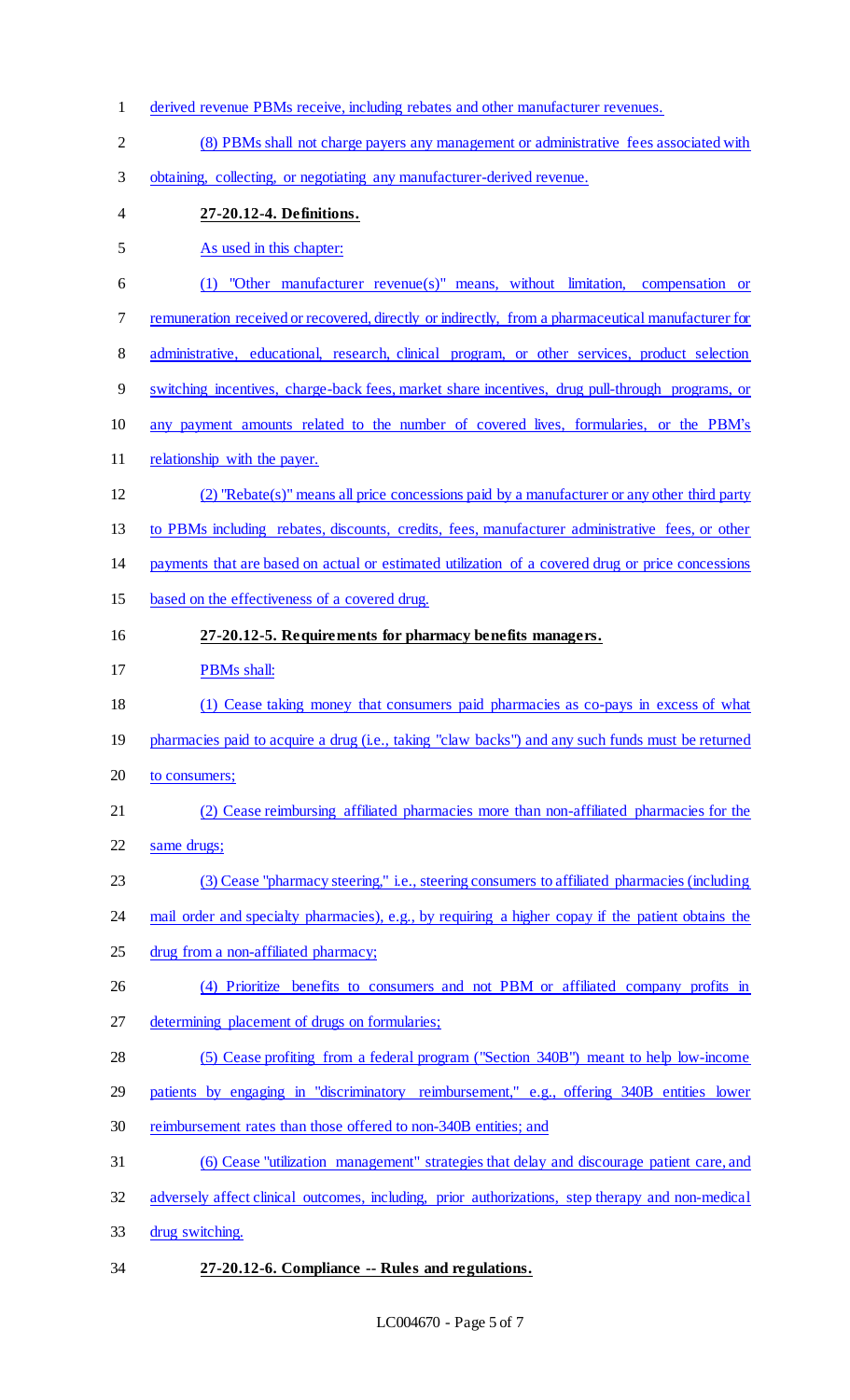- (a) The executive office of health and human services (EOHHS), the department of
- 2 business regulation (DBR), and the office of health insurance commissioner (OHIC), shall ensure
- that PBMs comply with the provisions of this chapter by the promulgation of any rules and
- regulations they deem necessary.
- (b) The office of the auditor general shall hire and supervise financial consultants with
- expertise about PBMs to conduct or oversee audits that determine whether PBM costs to the state
- are excessive and whether PBMs are in compliance with the provisions set forth in this chapter.
- (c) The attorney general is hereby authorized to undertake appropriate civil and criminal
- investigations of and actions against PBMs and affiliates to enforce the provisions of this chapter.
- 
- SECTION 2. This act shall take effect upon passage.

======== LC004670 ========